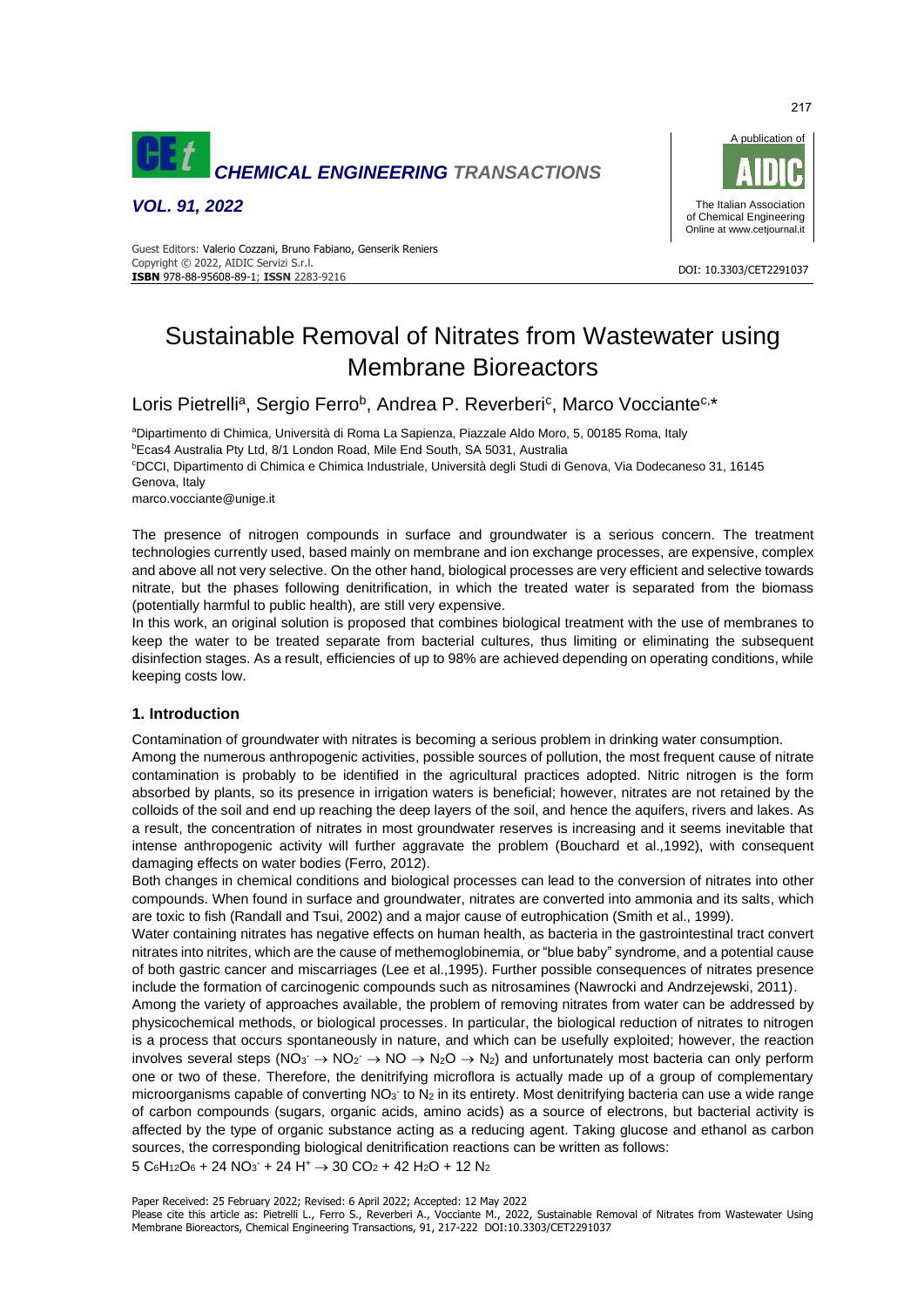#### $5 \text{ CH}_3\text{CH}_2\text{OH} + 12 \text{ NO}_3 + 12 \text{ H}^+ \rightarrow 10 \text{ CO}_2 + 21 \text{ H}_2\text{O} + 6 \text{ N}_2$

The common configuration of a denitrification process involves direct contact of the water to be treated with the denitrifying microorganisms, with the consequence that the residual organic substances can represent a problem from the point of view of water quality.

This work presents a biological process of nitric nitrogen removal based on the use of biological membrane reactors; the membrane is permeable to nitrates and divides the reactor into two physically distinct environments: the water to be treated circulates on one side, while the bacterial film grows on the other. The latter needs nutrients and a carbon source to carry out the process. In this way, the water to be treated never comes into direct contact with either the denitrifying biomass or the carbon source which, leaving no residues in the water, can also be of poor quality and low cost. Extensive research has previously been carried out by other authors (McCleaf and Schroeder, 1995), who have achieved good results using flat membranes; in this research, the use of a hollow fiber membrane was considered, able to guarantee a high exchange surface while maintaining a small size for the reactors and components. The aim of the research is to provide a technology capable of treating polluted groundwater by minimizing the problems of microbial contamination of the water itself, providing a solution in line with the adoption of "green methods" (Reverberi et al., 2017) and allowing the replacement of processes and materials with eco-friendly alternatives (Reverberi et al., 2018).

### **2. Materials and Methods**

The flow-through experimental setup, schematically described in Figure 1, was developed and tested on a laboratory scale. The system was mainly composed of: (i) a hollow fiber module (cut-off from 2,000 to 100,000D); (ii) a suspended growth denitrifying culture bioreactor; (iii) a storage tank for nitrate-contaminated water; (iv) two recirculation pumps.





The water containing the nitrates was circulated to the inner side of the fibers, while the biomass and nutrients (phosphates, glucose) were supplied from the outside. Nitrates are removed from contaminated water by molecular diffusion through the fibers, which allows them to reach and be metabolized by denitrifying microorganisms. In this way, the water remains completely separated from the biomass and nutrients, and it is possible to maintain the necessary anoxic conditions by blowing in gaseous nitrogen. The phenomenon of molecular diffusion is governed exclusively by the concentration gradient: nitrates diffuse through the membrane, and since they are continuously consumed by the biological film present on the outer side of the membrane, this guarantees the maintenance of the maximum concentration gradient. At the same time, the biofilm limits the counter-diffusion of nutrients.

To maintain the aforementioned anoxic conditions, the water tank  $(V = 30L)$  was kept under nitrogen flow. For the recirculation of the solutions, two peristaltic pumps with variable flow rates between 60 and 6,000 mL/h were exploited, mostly used at very low speeds.

For the execution of the experimental tests, a commercial hollow fiber module (Amicon, Millipore) was used, made of polysulfone, a polymer that has sufficient resistance to temperature (max  $75 \degree C$ ), and an excellent tolerance to pH variations (within the values from 1.5 to 13). Commercial modules contain membranes with an average pore diameter between 10 and 200 Angstroms, corresponding to a molecular weight cut-off (MWCO) between 1,000 and 500,000 Dalton. The fiber bundle is enclosed in a plastic container (housing) which has the task of keeping it compact and limiting the volume of the external area of the module. The main physical characteristics of the modules considered in this work are shown in Table 1.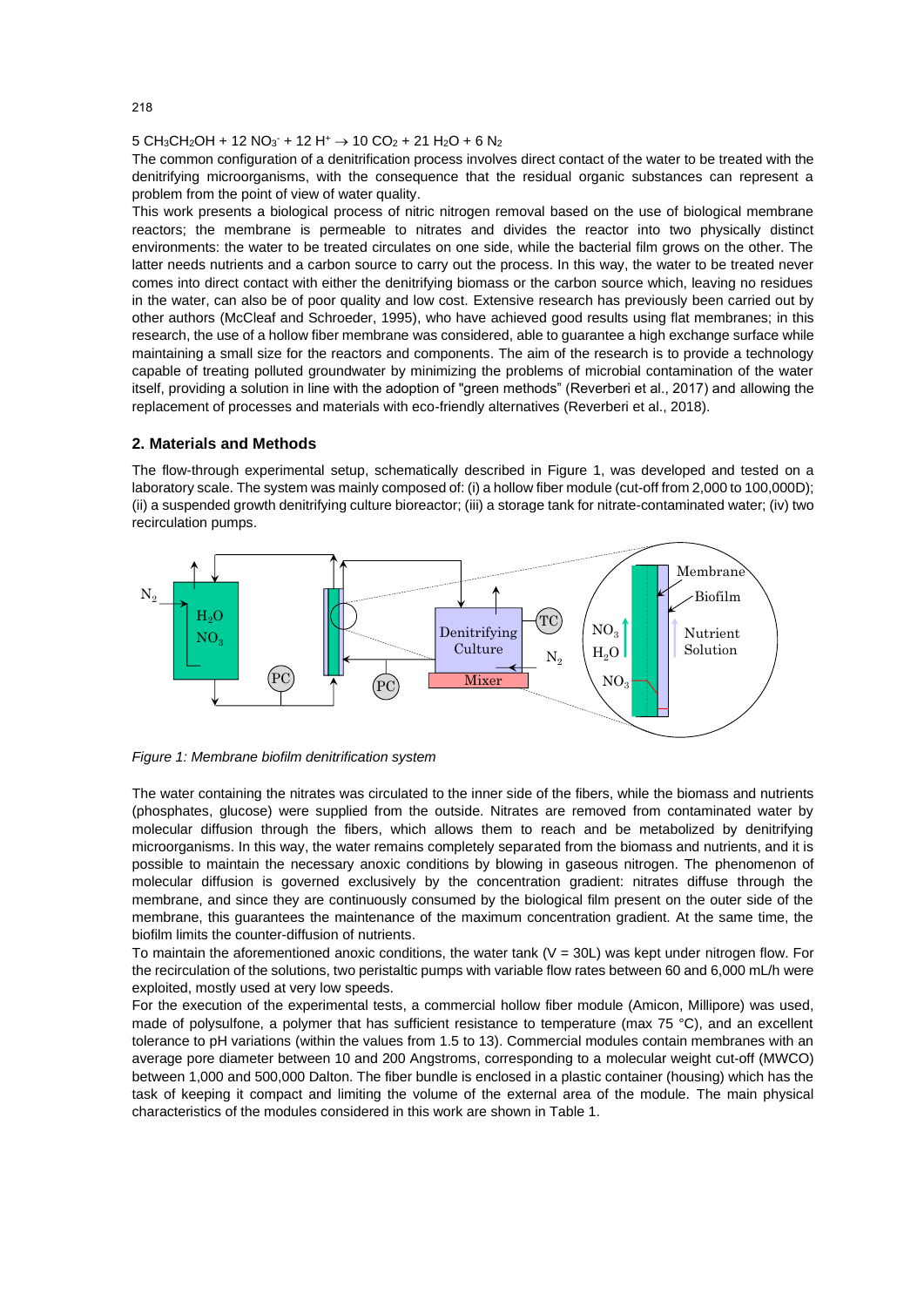*Table 1: Main characteristics of the hollow fiber membranes considered.*

| Membrane type | Cut-off<br>(MW) | Surface<br>(m <sup>2</sup> ) | Length<br>(cm) | Internal fiber<br>(mm) | Thickness<br>$(\mu m)$ | Number<br>of fibers |
|---------------|-----------------|------------------------------|----------------|------------------------|------------------------|---------------------|
| H5P2-43       | 2.000           | 0.45                         | 63.8           | 1.1                    | 200                    | 235                 |
| H1P3-20       | 3.000           | 0.06                         | 20.3           | 0.5                    | 120                    | 250                 |
| H1P30-20      | 30,000          | 0.06                         | 20.3           | 0.5                    | 120                    | 250                 |
| H1P100-20     | 100,000         | 0.06                         | 20.3           | 0.5                    | 120                    | 250                 |

Nitrate standards were prepared using potassium nitrate (analytical grade) and deionized water. The nitrates and phosphate concentrations were measured using a Dionex DX-500 Ion-chromatograph. The concentrations of Total Suspended Solids (TSS) and Volatile Suspended Solids (VSS) were measured according to standard ASTM methods (gravimetrically, by preliminary filtration, followed by drying in an oven at 105 °C and subsequent combustion at 550 °C, in order to cause the destruction of any organic substance present). Total Organic Carbon (TOC) content was measured using a Dohrmann DC-190 High Temperature TOC Analyzer (Rosemount Analytical Inc.), while pH, conductivity and dissolved oxygen measurements were performed with the aid of a single instrument (MultiLine P4, WTW), capable of analyzing and recording data with variable time intervals.

# **2.1 Hydraulic characterization tests**

The permeability tests were carried out by circulating deionized water inside the hollow fibers with variable flow and pressure, to evaluate the quantity of water that permeates from the inside to the outside of the fiber according to the module and the operating conditions adopted. The tests were conducted by varying the influent flow rate in a decreasing way between 522 and 160 mL/h, setting the external recirculation flow rate first to 170 mL/h and subsequently to 240 mL/h, and evaluating the flow rate of the permeate overflowing from the external circuit. With each change in flow rate, it took approximately 20 minutes for the flows to stabilize before measurement. The measurement of the quantity permeated to the outside was carried out by measuring the variation in the volumes entering and leaving the external compartment, using calibrated tanks.

Diffusion tests were also carried out to evaluate the diffusivity characteristics of the various membranes used against the various compounds involved, namely nitrates, the carbon source and phosphates. The tests were carried out by circulating the solution with the nitrates inside the fibers and the nutrient solution outside the fibers, alternately replacing one of the two solutions with deionized water to avoid the triggering of unwanted denitrification reactions. To evaluate the diffusion effect only, limiting the permeation as much as possible, low flow rates were maintained, in the range  $200 \div 400$  mL/h, similar to the values estimated for use in continuous operation, evaluable between 100 and 600 mL/h. Indicating with A and B respectively the internal and external compartments of the fibers, the experimental conditions can be summarized as follows:

- 1. Diffusion of nitrates: solution containing nitrates (A) and deionized water (B);  $V_{A}=V_{B}=1000$  mL; P<sub>A</sub>=P<sub>B</sub>=0.04 kg/cm<sup>2</sup>; Q<sub>A</sub>=330-450 mL/h; Q<sub>B</sub>=200-350 mL/h.
- 2. Diffusion of glucose and phosphates: deionized water (A) and solution of glucose and phosphates (B); VA=VB=1000 mL; PA=0.02 kg/cm<sup>2</sup>; PB=0.03 kg/cm<sup>2</sup>; QA=300-310 mL/h; QB=380-430 mL/h.

The diffusion test lasted seven hours, with hourly sampling; at each sampling all pressure values were recorded: inlet (external and internal) and outlet (external and internal); the values of flow rates and concentrations (external and internal) were also measured. Diffusion coefficients calculated using Fick's equation were used to compare the diffusion of the different compounds.

# **2.2 Activity tests of the denitrifying biomass**

The denitrifying cultures were extracted from an activated sludge reactor of a municipal wastewater treatment plant. The selection of the denitrifying biomass to be inoculated inside the fiber bioreactor was carried out according to the procedure proposed by Reising & Schroeder (1996), by administering glucose and potassium nitrate (3 g of glucose per g of NO3-N) to the biomass kept in a shaken and sealed flask. The culture was buffered to approximately neutral pH by adding 17.4 g/L of KH<sub>2</sub>PO<sub>4</sub> and 21.4 g/L of K<sub>2</sub>HPO<sub>4</sub> per g/L of NO<sub>3</sub>-N fed. Every three days, the culture was allowed to settle, half the liquid volume was removed, and the flask was refilled with water, glucose, potassium nitrate and phosphate buffer.

For the denitrification tests, the inoculation phase of the bioreactor took place as follows: once the denitrifying biomass was introduced into the external compartment, the recirculation circuit was activated, ensuring a continuous supply of nitrates, phosphates and organic substance. During this phase the internal line was kept deactivated. The biomass used was fed daily with constant quantities of carbon, nitrates and phosphates, dosed to obtain the following initial concentrations: N-NO<sub>3</sub> = 200 mg/L, P-PO<sub>4</sub>3 = 10 mg/L, and TOC = 200 mg/L.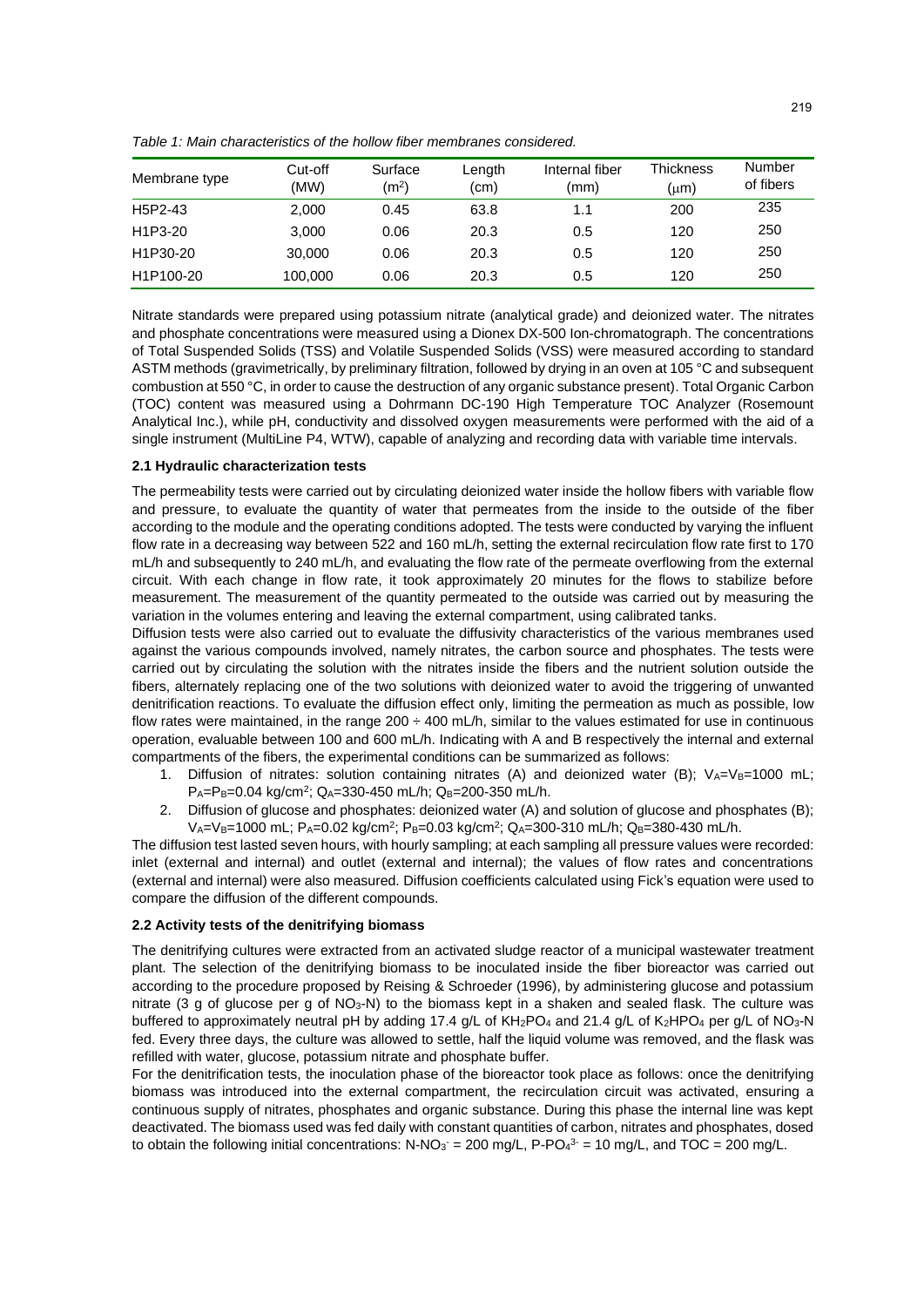The duration of the inoculation phase was 24 hours, time considered sufficient (based on previous tests) for the colonization of the fibers but such as to limit the clogging of the recirculation circuit (problem encountered for longer times).

After the inoculation phase (always performed in the same way), various test cycles were then conducted (not discussed in this work) to determine the effects on the process efficiency of parameters such as: (i) concentration of nitrate in the internal compartment; (ii) concentration of the carbon source in the external compartment; (iii) residence time of the water contaminated by nitrates inside the fibers; (iv) pressure regime in the external compartment. In these tests, excessive pressure differences on the two sides of the membranes were avoided to limit the permeation from one compartment to the other and therefore the overlap of the two phenomena, and the diffusive transport mechanism of the nitrate was favored by high concentration gradients close to the membranes. The final setup for the experimental tests is summarized in Table 2.

|                    | Compartment | Q(L/h)        | $N-NO3$ (mg/L) | $P-PO43 (mq/L)$ | $C \text{ (mq/L)}$ |
|--------------------|-------------|---------------|----------------|-----------------|--------------------|
| Contaminated water |             | 0.2, 0.4, 0.6 | 110            |                 |                    |
| Nutrient solution  |             |               |                | $10 - 15$       | 110-160            |

The recirculation rate of the nutrient solution (1.8 L/h) was chosen to avoid excessive clogging by the biomass in the external part of the module (problem highlighted in previous tests, not discussed in this work). The biomass inside the reactor was continuously recirculated, similarly to what is expected at the plant level; the addition of nutrients was carried out directly in the recirculation, delivering the aforementioned quantities every 8h by means of a timed dosage. With these operating conditions, the process worked with both adherent and suspended biomass, but the compromise of a partial permeation towards the interior had to be accepted.

All solutions, even those used to simulate groundwater, were prepared using tap water with the following average characteristics: NO<sub>3</sub>, NO<sub>2</sub>, C, PO<sub>4</sub><sup>3</sup> = 0 mg/L, SO<sub>4</sub><sup>2</sup> = 1.6 mg/L, Cl<sup>-</sup> = 29.3 mg/L, temperature 18 °C, pH 7.15, conductivity 350 μS/cm, dissolved oxygen 5.6 mg/L; the presence of further mineral salts is possible but has not been evaluated.

# **3. Results**

The results of the tests described in the previous section are shown below. For reasons of brevity, the complete data are shown only for the H5P2-43 module which proved to be the most performing, while for the other modules only the general performance and the differences in behavior compared to H5P2-43 will be highlighted.

### **3.1 Hydraulic characterization tests**

Preliminary tests (not shown) made it possible to highlight that the permeate flow strongly depends on the water pressure, which is why all the tests were conducted with low pressures, in an attempt to limit the gradient between the inside and outside of the membrane. The results of the permeation test, reported in Table 3 for the H5P2-43 module, show that the permeation varies according to the flow rate; in particular, the permeate flow rate decreases as the external flow rate increases (from 170 to 240 mL/h), while it decreases in absolute value (but increases in percentage) as the internal flow rate decreases (from 522 to 160 mL/h). In Table 3 and thereafter*,* A and B respectively indicate the internal and external compartments; IN and OUT indicate the values at the inlet and at the outlet of the module, respectively.

| $P_{IN}$ (g/cm <sup>2</sup> ) |    | $P_{OUT}$ (g/cm <sup>2</sup> ) |   | Tc (°C) |              | $Q_B=170$ mL/h |      | $Q_B = 240$ mL/h |     |
|-------------------------------|----|--------------------------------|---|---------|--------------|----------------|------|------------------|-----|
| A                             | в  | Α                              | B |         | $Q_A$ (mL/h) | Permeate       | %    | Permeate         | %   |
| 70                            | 60 | 10                             | 5 | 13.1    | 522          | 30             | 5.7  | 22               | 4.2 |
| 70                            | 60 | 10                             | 0 | 16.3    | 420          | 28             | 6.7  | 19               | 4.5 |
| 70                            | 55 | 10                             | 0 | 19.5    | 350          | 26.5           | 7.6  | 18               | 5.1 |
| 70                            | 55 | 10                             | 0 | 25.3    | 270          | 24             | 8.9  | 16               | 5.9 |
| 70                            | 55 | 10                             | 0 | 29.7    | 230          | 22             | 9.6  | 13               | 5.7 |
| 70                            | 55 | 10                             | 0 | 42.8    | 160          | 20             | 12.5 | 12.5             | 7.8 |

*Table 3: Permeate flow rate as the internal flow rate to the fibers varies, with two different external flow rates.*

From the measured permeability data (Table 3 values for H5P2-43, data not shown for the remaining modules), the permeability constant of the various fibers was calculated using Darcy's law; the values obtained are summarized in Table 4.

220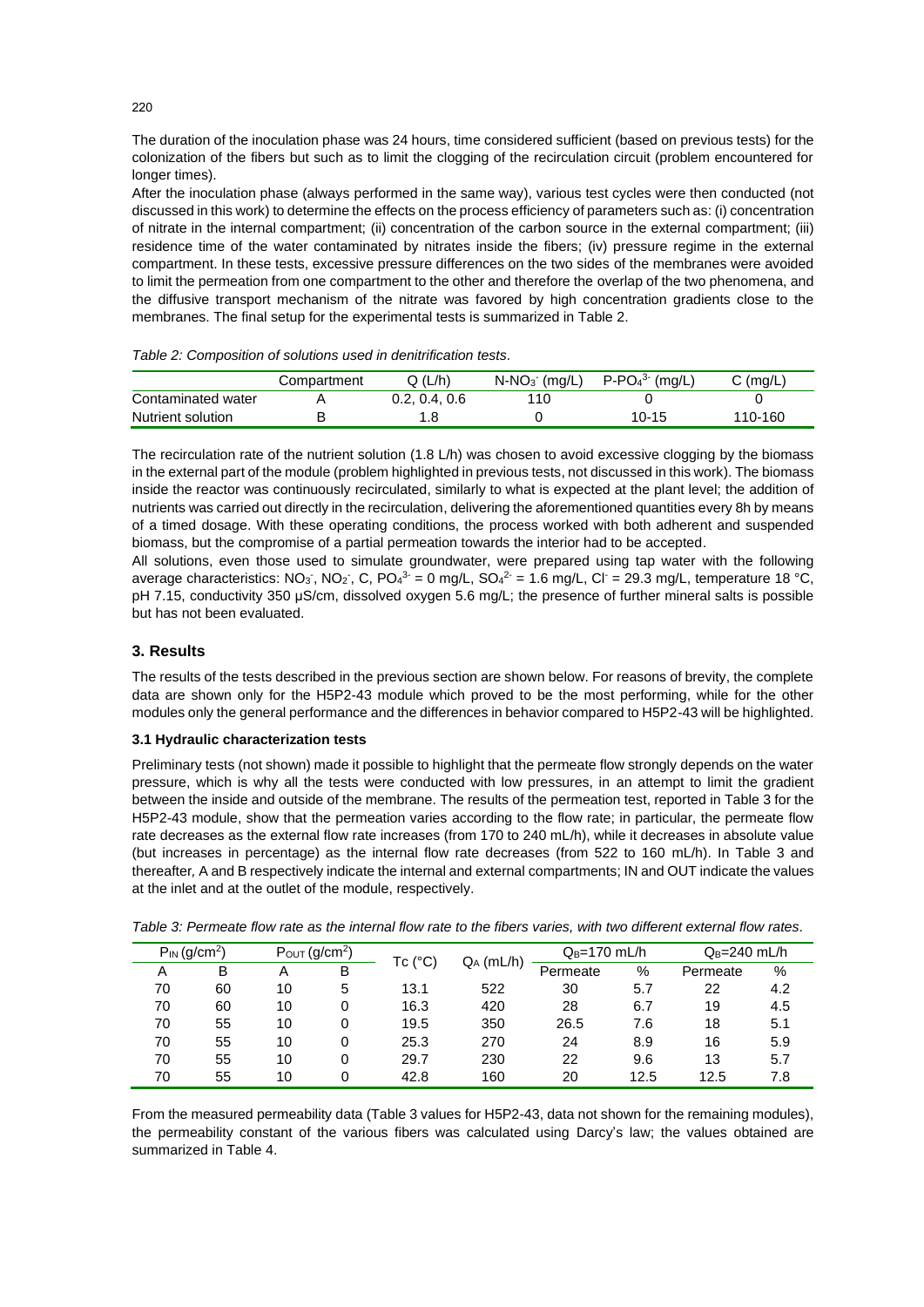*Table 4: Comparison between the permeability of the various modules tested.*

|                            | H <sub>5</sub> P <sub>2</sub> -43 | H <sub>1</sub> P <sub>3</sub> -20 | H <sub>1</sub> P <sub>30</sub> -20 | H1P100-20 |
|----------------------------|-----------------------------------|-----------------------------------|------------------------------------|-----------|
| K (cm <sup>2</sup> / kg h) | 8.43                              | 2.00                              | 39.57                              | 4.49      |
| $S$ (cm <sup>2</sup> )     | 4500                              | 600                               | 600                                | 600       |
| $K/S$ (1 / kg h)           | 0.0187                            | 0.033                             | 0.659                              | 0.074     |
| ratio of K/S               |                                   | 1.8                               | 35.2                               | 4.0       |

The significantly high permeability observed for the H1P30-20 module and the resulting process problems that would arise led to the exclusion of this module from subsequent experiments.

The results of the nitrate diffusion across the H5P2-43 membrane are shown in Table 5.

| Time (h) |      | $NO3$ (mg/L) |      | QOUT (L/h) |
|----------|------|--------------|------|------------|
|          | Α    | в            | Α    | в          |
| O        | 65.5 | 0            | 0    | 0          |
|          | 49.8 | 22.6         | 0.33 | 0.35       |
| 2        | 35.4 | 29.2         | 0.36 | 0.36       |
| 3        | 31.9 | 33.5         | 0.45 | 0.26       |
| 4        | 31.4 | 33.8         | 0.42 | 0.27       |
| 5        | 30.6 | 31.7         | 0.35 | 0.31       |
| 6        | 30.6 | 31.6         | 0.42 | 0.23       |
|          | 28.4 | 30.8         | 0.45 | 0.2        |

*Table 5: Nitrate diffusion tests through the H5P2-43 membrane*  $(P_{IN} = 20 \text{ g/cm}^2$ *;*  $P_{OUT} = 0 \text{ g/cm}^2$ *).* 

The temporal trend shows that the nitrate concentrations inside and outside the fibers are practically the same after just two hours of recirculation. At the third hour, the concentration on the outside of the fibers was slightly higher than on the inside. This phenomenon is attributable to a permeation effect which, despite the modest pressures involved, cannot be eliminated. For the evaluation of the diffusion coefficient, the concentration values evaluated after one hour were used. In fact, at this stage, the internal-external gradient is close to that actually found during the continuous tests and the presence of the permeation does not cause excessive disturbance. Diffusion tests with the carbon source (glucose) and with the phosphates were performed with similar operating procedures. The diffusivity data for the three species involved and for the three investigated membranes (as anticipated, the H1P30-20 membrane has not been further investigated, due to its anomalous permeability) are shown in Table 6.

*Table 6: Comparison between the diffusivity of the various modules tested.*

|                 |                                   | $D$ (cm <sup>2</sup> /s)          |                       |
|-----------------|-----------------------------------|-----------------------------------|-----------------------|
| Compounds       | H <sub>5</sub> P <sub>2</sub> -43 | H <sub>1</sub> P <sub>3</sub> -20 | H1P100-20             |
| <b>Nitrates</b> | $2.6 \times 10^{-7}$              | $5.81 \times 10^{-6}$             | $1.35 \times 10^{-5}$ |
| Carbon          | $1.94 \times 10^{-7}$             | $4.35 \times 10^{-6}$             | $1.49 \times 10^{-5}$ |
| Phosphates      | $2.23 \times 10^{-7}$             | $6.56 \times 10^{-6}$             | $6.56 \times 10^{-6}$ |

Similarly to what emerged with the permeation values, the diffusion values also decrease as the membrane cutoff decreases, demonstrating the importance of a careful choice with regard to the characteristics at the molecular level of the fibers used.

The data in Table 6 show how better permeation limitations can be achieved using the H5P2-43 membrane, even if this results in a more limited diffusion of nitrates (disadvantage) and nutrients (advantage).

Overall, this outcome led to a preference for the H5P2-43 module for the later stages of the research. In fact, despite being characterized by a lower diffusivity than the other modules, it allows to minimize the phenomenon of counter-diffusion of the organic substance towards the inside of the fibres (and consequently minimize the contamination of the treated water); the diffusion coefficient with respect to nitrates (higher than that of nutrients) is in any case such as to allow the correct carrying out of the process. Ultimately, it was considered that the molecular cut-off at 2000 Dalton guaranteed the best compromise between the diffusion of nitrates and the counter diffusion of nutrients.